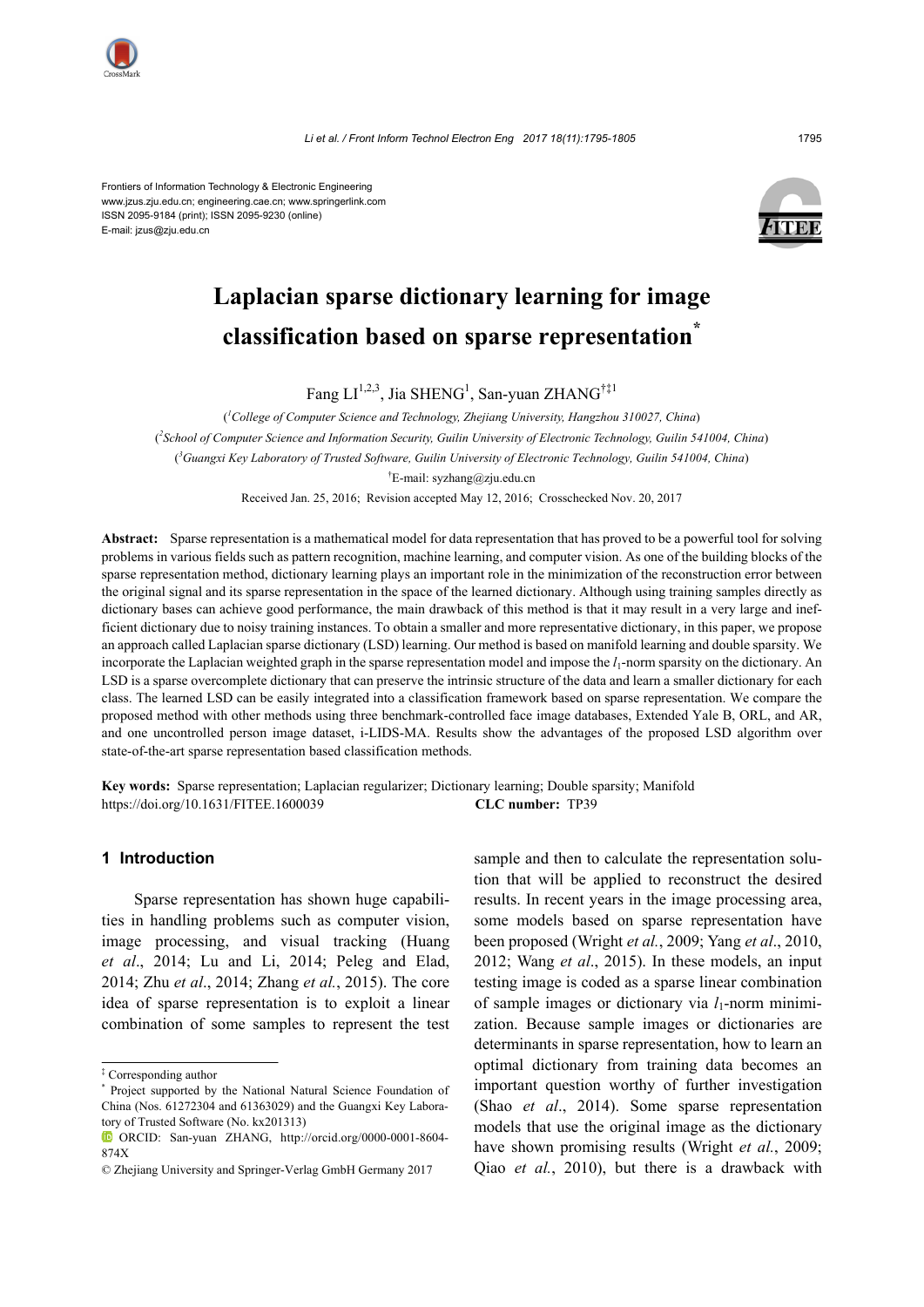these models. For example, original images have redundant, noisy and trivial information that can be negative to recognition. If the training samples are huge, the computation of sparse representation is time-consuming. Some attempts have been made to learn a compressed dictionary from training images and then use this learned dictionary for image analysis (Aharon *et al*., 2006; Rubinstein *et al*., 2010a; Yang *et al*., 2010; 2014; Gao *et al*., 2014).

In this paper, we focus on building a robust dictionary for sparse representation. We propose a new dictionary learning approach called Laplacian sparse dictionary (LSD), which is based on manifold embedding and double sparsity dictionary learning. After mapping a Laplacian weighted graph to the original sparse representations and imposing the  $l_1$ -norm sparsity on the dictionary, a more compact and robust sparse dictionary is learned from the original images. This dictionary is then used to represent the input probe image. Since a Laplacian weighted graph can preserve the neighborhood structure of the data and a sparse dictionary shows much more stable performance, the learned LSD will be more representative for sparse representation and will achieve excellent reconstruction results.

# **2 Related work**

Wright *et al.* (2009) proposed a typical sparse representation model that uses training samples as a dictionary in a technique called sparse representationbased classification (SRC). SRC assumes that the test sample can be represented by samples from the same class and will be classified as a member of the class, which leads to the minimum reconstruction error. Denote  $X_i = [x_{i,1}, x_{i,2}, ..., x_{i,n_i}] \in \mathbb{R}^{m \times n_i}$  $\mathbf{x}_{i,n_i}$  e $\mathbb{R}^{m \times n_i}$  as the training samples of the *i*th class and each column of *X* as a sample vector. For a test sample  $y \in \mathbb{R}^m$  from the *i*th class,  $\nu$  can be sufficiently represented by the linear combination of the samples from *Xi*, i.e.,  $y = \sum_{j=1}^{n_i} s_{i,j} x_{i,j} = X_i s_i$ , where  $s_i = [s_{i,1}, s_{i,2}, \dots, s_{i,n_i}]^T \in \mathbb{R}^{n_i}$  $\left[\sum_{i,n_i}\right]^T \in \mathbb{R}^n$ are the sparse coefficients.

The SRC algorithm (Wright *et al*., 2009) is summarized as follows:

1. Initialize *D* with each column unit normalized.

2. Compute the sparse coefficients *s* using the least absolute shrinkage and selection operator (lasso) (Tibshirani, 1996) given by

$$
\hat{s}_1 = \arg\min_{s} \|\mathbf{s}\|_1 \quad \text{s.t.} \quad \mathbf{y} = \mathbf{X}\mathbf{s}.\tag{1}
$$

3. Compute the residual error

$$
\mathbf{r}_{i}(\mathbf{y}) = \left\|\mathbf{y} - X\boldsymbol{\delta}_{i}(\hat{\mathbf{s}}_{1})\right\|_{2},\tag{2}
$$

where  $\delta_i$ :  $\mathbb{R}^n \rightarrow \mathbb{R}^n$  is the characteristic function that selects the coefficients associated with the *i*th class. For  $s \in \mathbb{R}^n$ ,  $\delta_i(s) \in \mathbb{R}^n$  is a new vector whose only non-zero entries are those in *s* that are associated with class *i*. The given test sample *y* can be approximated as  $\hat{y}_i = X \delta_i(\hat{s}_1)$  by using only the coefficients associated with the *i*th class.

4. Output label  $(y)$ =argmin $r_i(y)$ .

In this model, no actual dictionary training is performed because the entire training samples are used directly as the dictionary. If the training set is small, this approach is computationally very efficient because there is no overhead for the learning of the dictionary. Using the minimum residual error to classify an unseen test sample is easily interpretable because the class of the subdictionary leading to the minimum residual error can be inspected and assigned as the class label of the test sample. However, this method has a drawback. Due to noisy training instances, using the training samples as the dictionary may result in a very large and possibly inefficient dictionary (Gangeh *et al.*, 2013), especially in applications with large training sets.

One way to deal with this drawback is to use a more compact and robust set of bases as the dictionary to represent the input query image. Yang *et al*. (2010) proposed an approach which learns a smaller subdictionary from each class of training samples and then combines subdictionaries into one dictionary. In Yang's Metaface approach, each subdictionary *Di* is learned using the training sample  $X_i$  in class *i* using the formulation given as  $\min_{D_i, A_i} ||X_i - D_i S_i||_F^2 + \lambda ||S_i||_1$ , where  $S_i$  is the matrix of sparse coefficients representing *Xi*. Computed subdictionaries are eventually composed into one dictionary  $\mathbf{D}=[\mathbf{D}_1, \mathbf{D}_2, \dots, \mathbf{D}_c]$ , where  $c$  is the number of classes. This algorithm has a smaller dictionary and higher accuracy than the original SRC.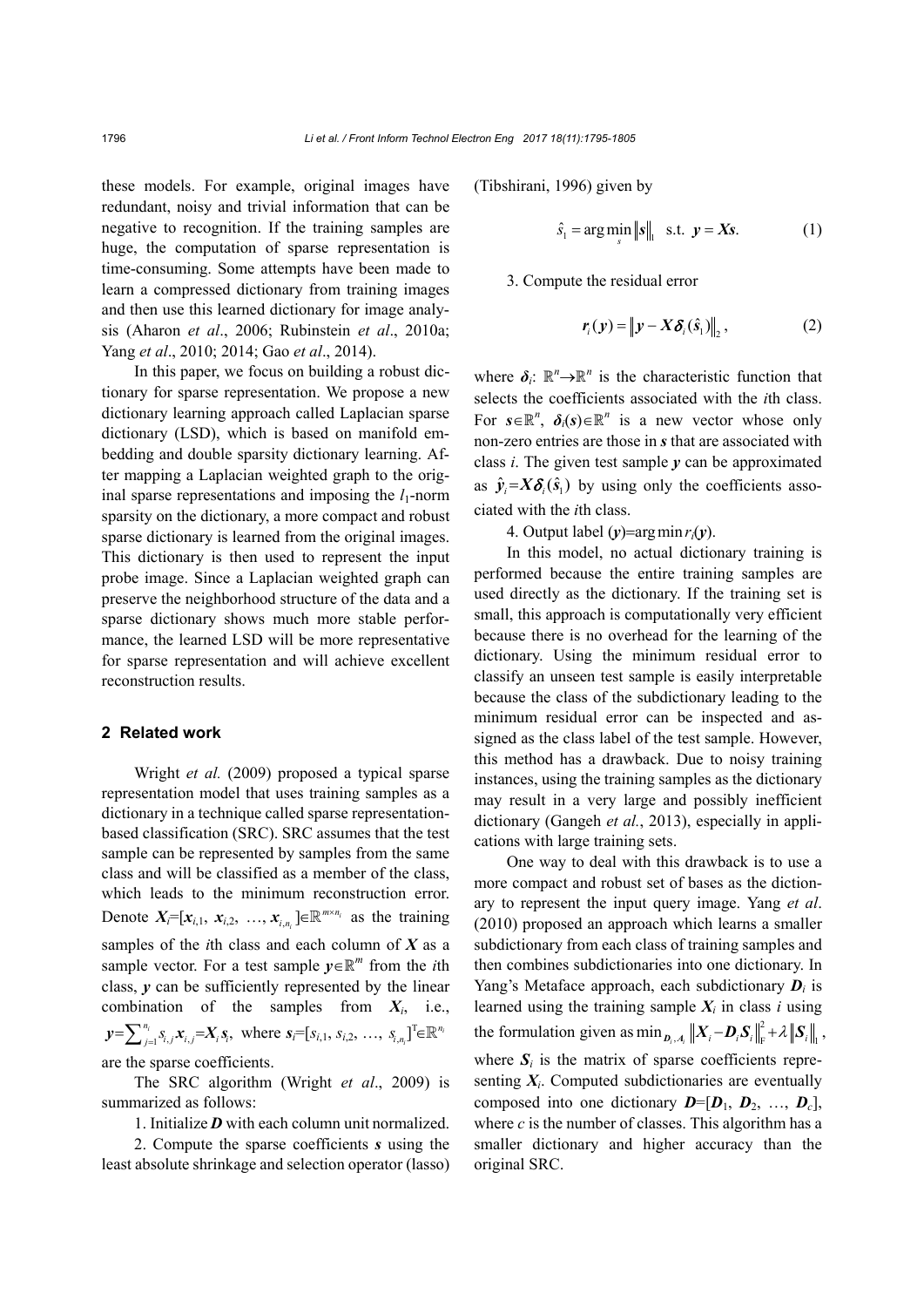#### **3 Laplacian sparse dictionary learning**

The goal of our method is to construct a compact and representative dictionary for sparse representation. We take Yang's model as a starting point to introduce a novel dictionary learning method, which is based on two theories: manifold learning and double sparsity. First, we deem that high-dimensional images can be sparsely represented or coded by representative samples on a lower dimensional subspace or sub-manifold. These representative samples constitute the dictionary that we want to build. A good dictionary has to discover the geometric structure of the image data manifold and preserve its intrinsic structure as faithfully as possible. Second, a sparse dictionary has a compact representation, low complexity and can reduce overfitting.

#### **3.1 Manifold learning**

In recent years, a number of studies have shown that high-dimensional images may reside on a lower dimensional subspace or sub-manifold (Roweis and Saul, 2000; Tenenbaum *et al*., 2000). Many manifold learning and subspace learning methods have been proposed (Turk and Pentland, 1991; Belhumeur *et al*., 1997; He and Niyogi, 2003; He *et al*., 2005; Elhamifar and Vidal, 2013) and successfully used (Lu X *et al*., 2013; Lu Y *et al*., 2015; Wang *et al*., 2015). An efficient subspace learning algorithm should be able to discover the manifold structure of the image space. In many real-world problems, the local manifold structure is more important than the global Euclidean structure. A Laplacian Eigenmap (Belkin and Niyogi, 2001) arises by solving a variational problem that optimally preserves the neighborhood structure of the dataset and has discriminating power although it is unsupervised. It is likely that a nearest neighbor search in the low-dimensional space will yield similar results to one in the high-dimensional space. Since real-world images distribute on low-dimensional manifolds embedded in the high-dimensional ambient space, it is natural to discretely approximate the manifold by using a graph. The vertices of the graph correspond to the data samples and the edge weight of the graph represents the affinity between the data points. Constructing a Laplacian weighted graph is a key process to keep the local manifold structure and includes two main steps:

1. Constructing the adjacency graph: let *G* denote a graph with *n* nodes. Put an edge between nodes *i* and *j* if  $x_i$  and  $x_j$  are 'close'. There are two variations: (1)  $\varepsilon$ -neighborhoods ( $\varepsilon \in \mathbb{R}$ ). Nodes *i* and *j* are connected by an edge if  $||x_i-x_j||^2 < \varepsilon$  where the norm is the usual Euclidean norm in  $\mathbb{R}^n$ . (2) *k*-nearest neighbors  $(k \in \mathbb{N})$ . Nodes *i* and *j* are connected by an edge if *i* is among *k*-nearest neighbors of *j* or *j* is among *k*-nearest neighbors of *i*.

2. Choosing the weights: there are two variations for weighting the edges. *W* is a sparse symmetric  $n \times n$ matrix with  $W_{ij}$  having the weight of the edge joining vertices *i* and *j*, and 0 if there is no such edge.

A possible way of defining *W* is as follows:

$$
W_{ij} = \begin{cases} \exp\left(-\left\|\mathbf{x}_i - \mathbf{x}_j\right\|^2 / t\right), & \left\|\mathbf{x}_i - \mathbf{x}_j\right\|^2 < \varepsilon, \\ 0, & \text{otherwise}, \end{cases}
$$
 (3)

or

$$
W_{ij} = \begin{cases} \exp\left(-\left\|\mathbf{x}_i - \mathbf{x}_j\right\|^2 / t\right), \\ \text{if } \mathbf{x}_j \in N(\mathbf{x}_i) \text{ or } \mathbf{x}_i \in N(\mathbf{x}_j), \\ 0, \quad \text{otherwise}, \end{cases} (4)
$$

where  $N(x_i)$  denotes the *k*-nearest neighbors of  $x_i$ ,  $t \in \mathbb{R}$ .

One common assumption about the affinity between data points is the smoothness assumption, which says if two samples are close to each other in the input space, their corresponding outputs are close to each other (Chapelle *et al.*, 2006). According to the smoothness assumption, if data points  $x_i$  and  $x_j$  are close to each other, then their coefficients  $s_i$  and  $s_j$ should be close as well. Consistency with the geometry of the data which follows from the smoothness assumption motivates a regularizer term of the form:

$$
\frac{1}{2}\sum_{i,j}(s_i - s_j)W_{ij} = \text{tr}(\mathbf{S}(\mathbf{DD} - \mathbf{W})\mathbf{S}^{\text{T}}) = \text{tr}(\mathbf{S}\mathbf{L}\mathbf{S}^{\text{T}}), (5)
$$

where  $\sum_{i} W_{i,j}$  is the degree of  $x_i$ , **DD**=diag(dd<sub>1</sub>, dd<sub>2</sub>,

, dd*n*), and *L*=**DD**−*W* is the Laplacian matrix.

To preserve locality information for the subdictionary, in our method, we incorporate the Laplacian regularizer (5) into the dictionary learning process. Since the Laplacian regularizer can preserve the local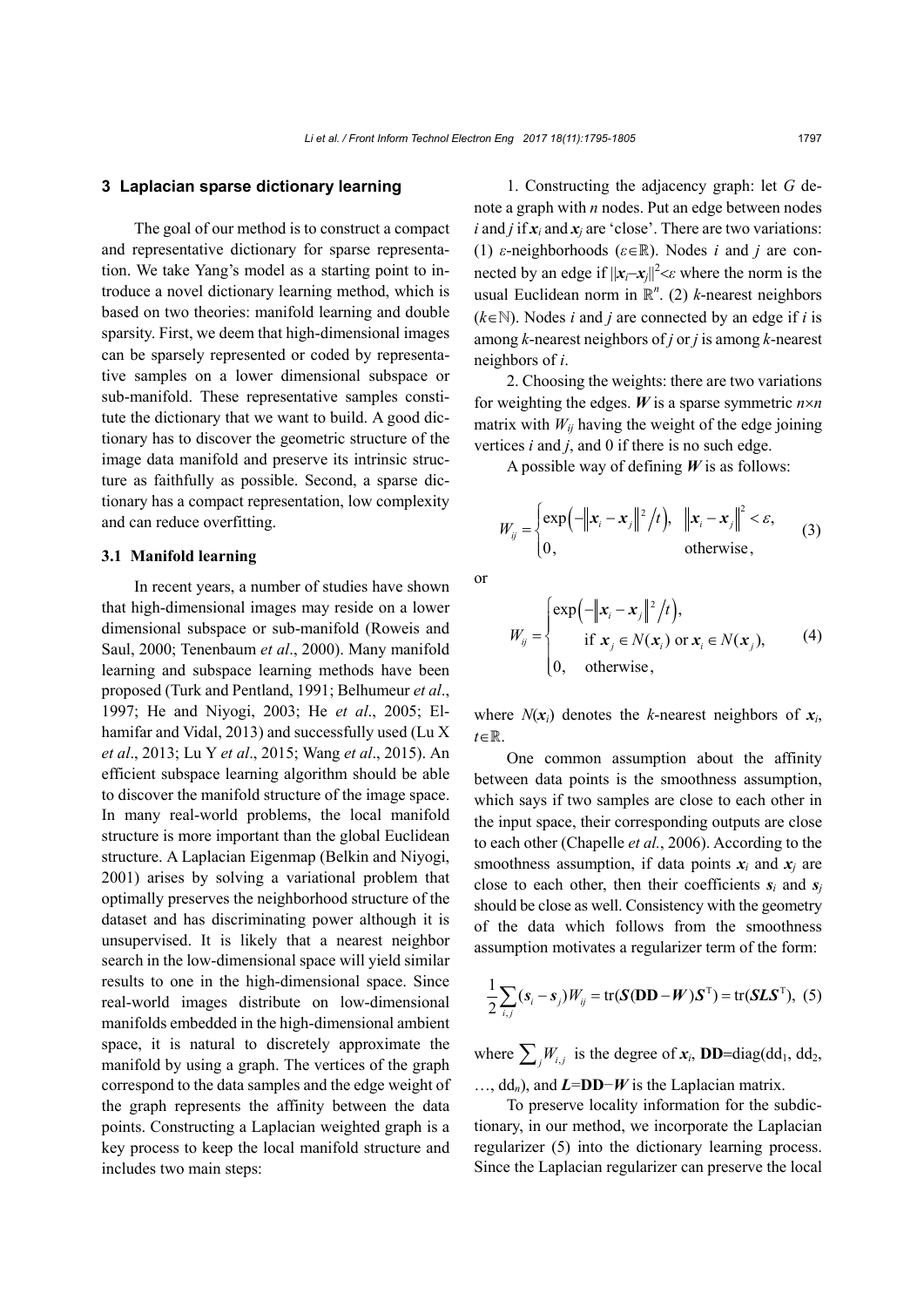structure, it serves as a data fidelity term in data representation. Our formulation is given as follows:

$$
\min_{\boldsymbol{D}, \boldsymbol{S}} \|\boldsymbol{X} - \boldsymbol{D}\boldsymbol{S}\|_{\text{F}}^2 + \lambda \sum_i \|\boldsymbol{s}_i\|_1 + \gamma \operatorname{tr}(\boldsymbol{S}\boldsymbol{L}\boldsymbol{S}^{\text{T}}), \qquad (6)
$$

where  $\gamma$  is a positive scalar number.

#### **3.2 Double sparsity**

Building a dictionary for sparse signal representation involves balancing between complexity and adaptability. Rubinstein *et al.* (2010b) proposed a sparse dictionary model that satisfies these two considerations and has a simple and effective structure. This algorithm is based on the hypothesis that dictionary atoms themselves may have some underlying sparse structure over a more fundamental dictionary. Each atom of the proposed sparse dictionary has itself a sparse representation over some pre-specified base dictionary. Sparse dictionaries are efficient for large dictionaries and high-dimensional signals, show much more stable performance, and lead to higher compression rates. Motivated by Rubinstein's work, we introduced double sparsity into our work. Since natural images have high local redundancy, a sparse dictionary is useful because variations like expression, pose, session difference, and illumination usually lead to sparse changes in natural images (Yang M *et al.*, 2013). Some recent studies have shown that a learning dictionary, instead of off-the-shelf bases, leads to state-of-the-art performance in many applications (Yang *et al.*, 2010; Shao *et al.*, 2014). Employing sparse representations on an overcomplete dictionary with redundant information, the dictionary learning method has outperformed a pre-specified dictionary based on transformation functions. So, in our study, unlike in Rubinstein's model which learns a sparse dictionary from a fixed base dictionary, we learn sparse coefficients and a sparse dictionary simultaneously. We focus on a new overcomplete dictionary learning method in which the  $l_1$ -norm sparsity is imposed not only on the coefficients but also on the dictionary atom. The sparse dictionary can be built by solving an alternative optimization problem.

# **3.3 Proposed method**

In this section, we present a method for building an LSD which takes into account the local manifold

structure of the image data space and has a sparse structure.

#### 3.3.1 Objective function

We want to build a dictionary that has a sparse structure and can better characterize the image's local information. To learn such a sparse dictionary from the original training database, we combine a Laplacian regularizer with Yang's model and impose the  $l_1$ -norm sparse constraint on the dictionary. Let us denote  $X=[x_1, x_2, ..., x_n] \in \mathbb{R}^{m \times n}$  as the training samples of the *i*th class and each column of *X* as a vector. The goal of our method is to learn an LSD  $D=[d_1, d_2,$  $\ldots$ ,  $d_p$   $\in \mathbb{R}^{m \times p}$  from *X*, where  $p \leq n$ . It is required that each LSD vector  $d_j$  ( $j=1, 2, ..., p$ ) should be a unit column vector.  $S = [s_1, s_2, ..., s_n] \in \mathbb{R}^{p \times n}$  is the coefficient matrix where each column is a sparse representation for a data matrix. By incorporating the Laplacian regularizer into the original sparse coding and imposing the  $l_1$ -norm sparsity on the dictionary, our objective function can be written as

$$
J_{D,S} = \arg\min_{D,S} \left\{ ||\boldsymbol{X} - \boldsymbol{D} \boldsymbol{S}||_{\text{F}}^2 + \lambda \sum_{i} ||\boldsymbol{s}_{i}||_1 + \beta \sum_{j} ||\boldsymbol{d}_{j}||_1 + \gamma \text{tr}(\boldsymbol{S} \boldsymbol{L} \boldsymbol{S}^{\text{T}}) \right\}
$$
 (7)

where  $S$  is the representation matrix of  $X$  over the LSD *D*. Parameters  $\lambda$  and  $\beta$  are positive scalar numbers that balance the sparsity and the reconstruction error. Parameter *γ* is the Laplacian coefficient and is also a positive scalar number. We let  $d_i^T d_i = 1$  to avoid  $\boldsymbol{D}$  having an arbitrarily large  $l_2$ -norm.

## 3.3.2 Laplacian sparse dictionary learning

Since the objective function (7) is not convex for *D* and *S* simultaneously, the minimization of Eq. (7) should be solved in an alternative manner over *D* and *S*. We split problem (7) into two sub-problems that are much easier to solve. The optimization processes can be iterated until converged. We iteratively optimize *D* and *S* using the following two-stage method:

Step 1: learn coefficient matrix *S* with fixed dictionary *D.*

When  $\boldsymbol{D}$  is fixed, the optimization function (7) can be rewritten as the following objective function: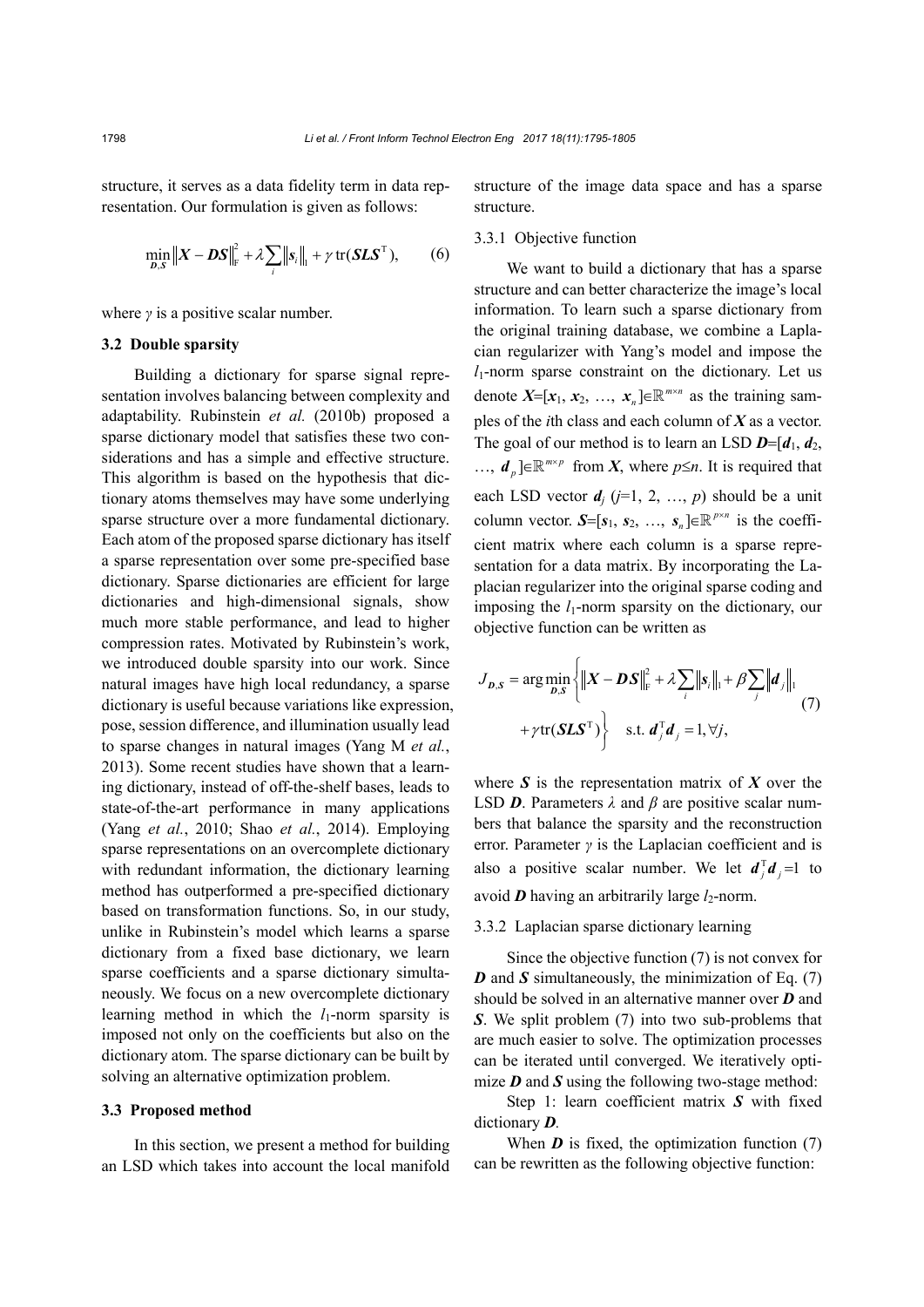$$
\min_{s} \left\{ \left\| \boldsymbol{X} - \boldsymbol{D}\boldsymbol{S} \right\|_{\mathrm{F}}^{2} + \lambda \sum_{i} \left\| \boldsymbol{s}_{i} \right\|_{1} + \gamma \operatorname{tr}(\boldsymbol{S} \boldsymbol{L} \boldsymbol{S}^{\mathrm{T}}) \right\}.
$$
 (8)

The standard unconstrained optimization methods cannot be employed to address Eq. (8) because this problem with  $l_1$ -norm is non-differentiable when *si* contains values of 0. Some sparse representation methods with  $l_1$ -norm minimization have been proposed (Lee *et al.*, 2006; Yang and Zhang, 2011; Yang J *et al.*, 2012; Yang AY *et al.*, 2013). Adopting an optimization method based on coordinate descent, it is obvious that Eq. (8) is convex and can obtain a global minimum. Instead of optimizing the whole sparse coefficient matrix  $S$ , we update each vector  $s_i$ one by one, while keeping all the other vectors  $s_i$  ( $i \neq j$ ) fixed. To optimize the problem over each  $s_i$ , we rewrite Eq. (8) in a vector form (Zheng *et al.*, 2011).

The reconstruction error  $||X - DS||_{F}^{2}$  can be rewritten as

$$
\sum_{i} \left\| \boldsymbol{x}_{i} - \boldsymbol{D} \boldsymbol{s}_{i} \right\|^{2}.
$$
 (9)

The Laplacian regularizer  $tr(SLS<sup>T</sup>)$  can be rewritten as

$$
\text{tr}(\boldsymbol{SLS}^{\mathrm{T}}) = \text{tr}\Bigg(\sum_{i,j} L_{ij} \boldsymbol{s}_i \boldsymbol{s}_j^{\mathrm{T}}\Bigg) = \sum_{i,j} L_{ij} \boldsymbol{s}_j^{\mathrm{T}} \boldsymbol{s}_i = \sum_{i,j} L_{ij} \boldsymbol{s}_i^{\mathrm{T}} \boldsymbol{s}_j,
$$
\n(10)

where  $L_{ij}$  is the entry of the Laplacian matrix.

Combining Eqs.  $(9)$  and  $(10)$ , Eq.  $(8)$  can be rewritten as

$$
\min \sum_{i} ||\boldsymbol{x}_{i} - \boldsymbol{D}\boldsymbol{s}_{i}||^{2} + \lambda \sum_{i} ||\boldsymbol{s}_{i}||_{1} + \gamma \sum_{i,j} L_{ij} \boldsymbol{s}_{i}^{\mathrm{T}} \boldsymbol{s}_{j}. \tag{11}
$$

When updating  $S_i$ , the other vectors  $\{S_i\}_{i \neq i}$  are fixed. Thus, we obtain the following optimization problem:

$$
\min_{s_i} f(\mathbf{s}_i) = ||\mathbf{x}_i - \mathbf{D}\mathbf{s}_i||^2 + \lambda \sum_j s_i^{(j)} + \gamma L_{ii} \mathbf{s}_i^{\mathrm{T}} \mathbf{s}_i + \mathbf{s}_i^{\mathrm{T}} \mathbf{h}_i,
$$
\n(12)

where  $h_i = 2\gamma \sum_{j \neq i} L_{ij} s_j$  and  $s_i^{(j)}$  is the *j*th coefficient of *si*.

We solve problem  $(8)$  by following the featuresign search algorithm proposed by Lee *et al.* (2006). For details, please refer to Zheng *et al.* (2011).

Step 2: learn dictionary *D* with fixed coefficient matrix *S*.

When *S* is fixed, the optimization function (7) can be rewritten as the following objective function:

$$
\min_{\boldsymbol{D}} \|\boldsymbol{X} - \boldsymbol{D}\boldsymbol{S}\|_{\text{F}}^2 + \beta \sum_{j} \|\boldsymbol{d}_{j}\|_{1} \quad \text{s.t. } \boldsymbol{d}_{j}^{\text{T}}\boldsymbol{d}_{j} = 1, \ \forall j. \tag{13}
$$

To update the sparse dictionary atom by atom (Yang M *et al.*, 2013), we rewrite *S* as  $S = [s_1, ..., s_j, ..., s_j]$  $s_p$ , where  $s_i$  is the *j*th row of *S* and *p* is the number of dictionary atoms. Eq. (13) can be written as follows:

$$
\min_{D} \left\| X - \left( \sum_{j \neq k} d_j s_j + d_k s_k \right) \right\|_{\mathrm{F}}^2 + \beta \sum_{j} \left\| d_j \right\|_{\mathrm{I}} \tag{14}
$$
\n
$$
\text{s.t. } d_j^{\mathrm{T}} d_j = 1, \ \forall j.
$$

Let  $Z = X - \sum_{i \neq k} d_i s_j$ . By fixing all the other atoms  $d_j$  ( $j \neq k$ ), the updating of  $d_k$  can be rewritten as

$$
\min_{d_k} \|\mathbf{Z} - \mathbf{d}_k \mathbf{s}_k\|_{\mathrm{F}}^2 + \beta \|\mathbf{d}_k\|_{\mathrm{l}}, \quad \text{s.t. } \|\mathbf{d}_k\|_{\mathrm{2}} = 1. \tag{15}
$$

By using Lemma 1 of Rubinstein *et al.* (2010b) and letting  $l=||d_k||_2$ , Eq. (15) can be rewritten as

$$
\min_{d_k} \left\| \mathbf{Z} \mathbf{s}_k^{\mathrm{T}} / l^2 - \mathbf{d}_k \right\|_{\mathrm{F}}^2 + \frac{\beta}{\sqrt{l}} \left\| \mathbf{d}_k \right\|_{1} \quad \text{s.t.} \left\| \mathbf{d}_k \right\|_{2} = 1. \tag{16}
$$

Let us take the derivative of the object function (16) and then set the derivative function as zero. Then *dk* can be updated as

$$
\boldsymbol{d}_{k} = T_{\beta \over 2\sqrt{l}} (\boldsymbol{Z}\boldsymbol{s}_{k}^{\mathrm{T}}/l^{2}) \bigg/ \bigg\| T_{\beta \over 2\sqrt{l}} (\boldsymbol{Z}\boldsymbol{s}_{k}^{\mathrm{T}}/l^{2}) \bigg\|_{2}, \qquad (17)
$$

where  $T<sub>\tau</sub>$  is a soft-threshold operator defined as

$$
T_{\tau}(\mathbf{x}) = \begin{cases} 0, & |x_{\eta}| \le \tau, \\ x_{\eta} - \text{sign}(x_{\eta})\tau, & \text{otherwise.} \end{cases}
$$
(18)

The dictionary **D** is updated once all atoms  $d_k$  are updated.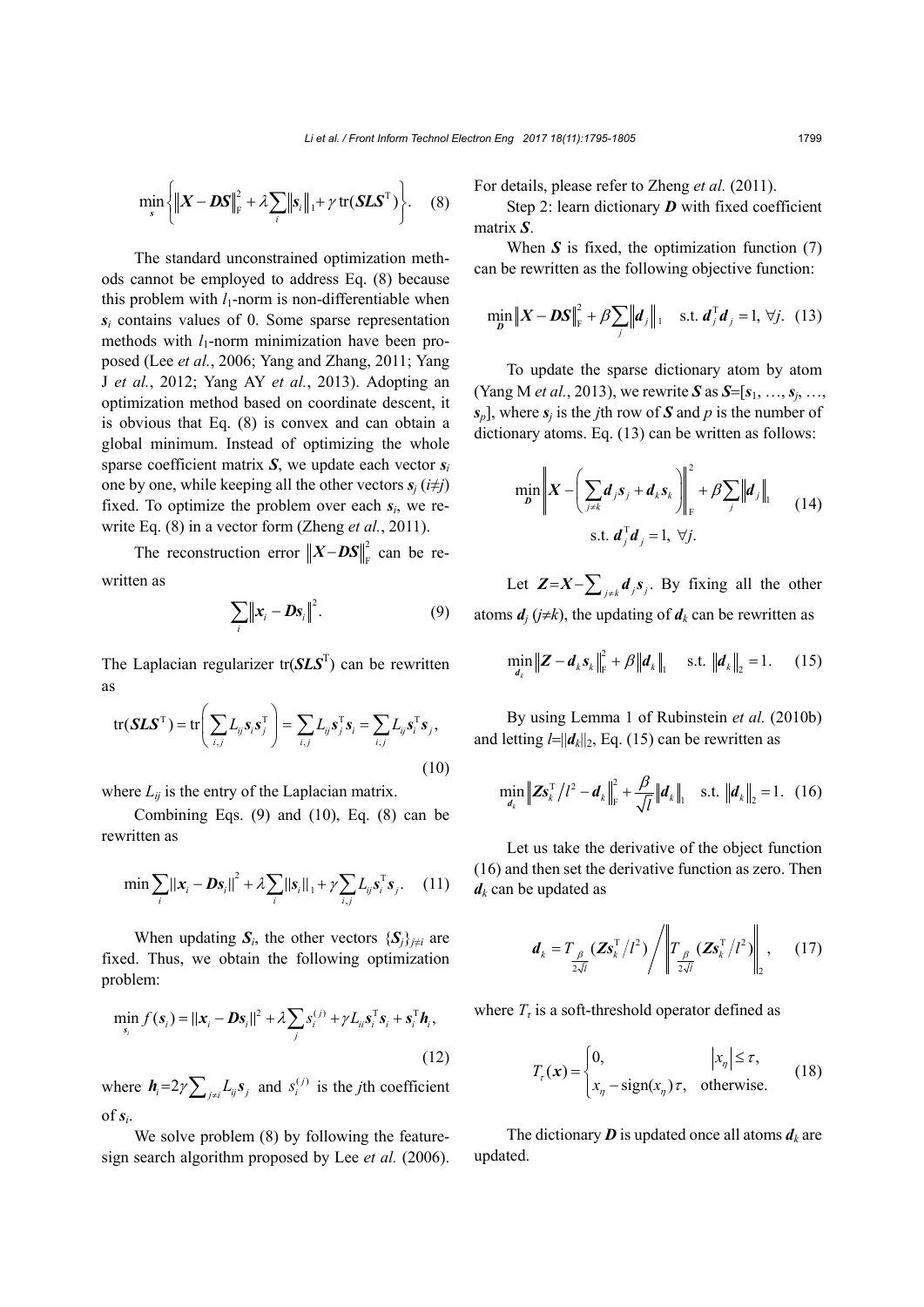# 3.3.3 Algorithm

The optimization procedures of the proposed LSD are described in Algorithm 1.

|  | <b>Algorithm 1</b> Laplacian sparse dictionary learning |  |
|--|---------------------------------------------------------|--|
|  |                                                         |  |

**Input:**  $x=[x_1, x_2, ..., x_n] \in \mathbb{R}^{m \times n}$  where  $x_i$  (*i*=1, 2, …, *n*) is the training sample of the *i*th object class.

**Output:** Laplacian sparse subdictionary *D*.

- 1. Initialize each column of  $\boldsymbol{D}$  to have unit *l*<sub>2</sub>-norm.
- 2. Fix *D* and solve *S* using convex optimization techniques to solve the following function:

$$
\min_{s} ||X - DS||_{\mathrm{F}}^2 + \lambda \sum_{i} ||s_{i}||_{1} + \gamma \operatorname{tr}(SLS^{\mathrm{T}}).
$$

3. Fix *S* and update *D*. Update all the *dj*'s one by one by solving the function

$$
\min_{\mathbf{D}} \left\| \mathbf{X} - \mathbf{D} \mathbf{S} \right\|_{\mathrm{F}}^2 + \beta \sum_j \left\| \mathbf{d}_j \right\|_{1} \quad \text{s.t. } \mathbf{d}_j^{\mathrm{T}} \mathbf{d}_j = 1, \ \forall j.
$$

4. Go back to 2. The iterative minimization process is continued until the stopping criterion is met.

5. Output *D*.

The proposed LSD learning algorithm can generate a Laplacian sparse subdictionary *D* for each *i*th object class. We concatenate all  $D_i$ 's into one dictionary  $D_1 = [D_1, D_2, ..., D_c]$ , where *c* is the number of classes. After the dictionary  $D_t$  has been built, the class label of a test sample is computed in the same way as in SRC, where  $X$  in Eq. (1) is replaced by  $D_t$ .

#### 3.3.4 Convergence discussion

The algorithm of LSD is summarized in Algorithm 1. LSD is an alternating optimization problem. At the update step for *S*, we solve Eq. (8) by following the feature-sign search algorithm proposed by Lee *et al.* (2006). They proved that the feature-sign search algorithm converges to a global optimum in a finite number of steps by proceeding in a series of featuresign steps, in which each step reduces the objective function. At the update step for *D*, we update the sparse dictionary atom by atom while not violating the sparsity constraint. Executing a series of such steps ensures monotonic reduction. In our case, in each round of alternative minimization, the objective function of LSD decreases. LSD converges within three to six iterations in all the experiments to be presented. Fig. 1 plots the empirical convergence curve of LSD applied to the i-LIDS-MA database, from which we see that the proposed LSD algorithm converges after about five iterations.



**Fig. 1 Example of the convergence of Laplacian sparse dictionary (LSD)** 

## **4 Experimental results**

The LSD we propose is a general dictionary and can be used in any application. We tested the performance of LSD by embedding it in SRC. After learning LSD, we find the coefficients for a test sample using LSD instead of the whole training set in Eq. (1).

The class label of a test sample is obtained in the same way as in the SRC approach. The residuals given in Eq. (2) are calculated, and the test sample is assigned to the class that yields the minimum error. Three widely used controlled face image databases, Extended Yale B (Georghiades *et al.*, 2001; Lee *et al.*, 2005), ORL, and AR (Martinez and Benavente, 1998), and one uncontrolled person image dataset, i-LIDS-MA (Bąk *et al.*, 2012), were used in the experiments. In our implementation, we applied Eigenfaces (Turk and Pentland, 1991) to reduce the dimensionality of face images. We compared SRC incorporating the proposed LSD with the original SRC (Wright *et al.*, 2009), SRC with MFL (Yang *et al*., 2010), and SRC with GSC (Zheng *et al.*, 2011). As in the study by Wright *et al.* (2009), the *k*NN classifier was used in the experiments as a reference.

#### **4.1 Image database and experimental setting**

1. Extended Yale B database: The Extended Yale B database consists of images captured from 38 individuals under various laboratory-controlled lighting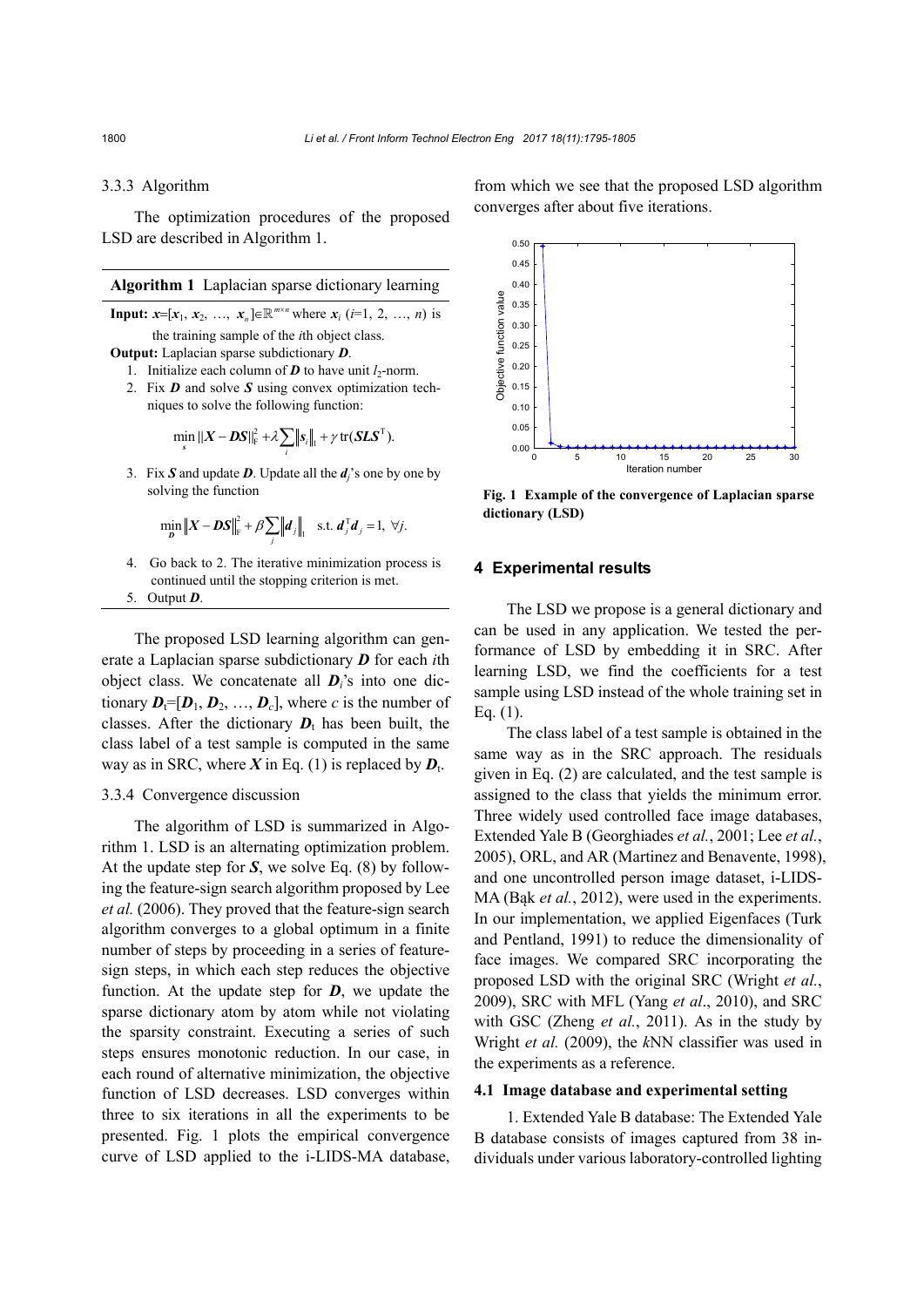conditions. This database has a total of 2414 frontalface images. Fig. 2 shows some examples. For each subject, 32 images were randomly selected for training and the rest were used for testing. In the sparse representation model, parameter *λ* (Eq. (1)) was adjusted to achieve the best performance. To ensure a fair comparison, we used the same experimental setting as used by Yang *et al.* (2010). The associated dimension of features was set to 504. In our proposed LSD, we set  $\lambda = \beta = 0.001$ ,  $\gamma = 0.01$ , and  $k = 5$ .



**Fig. 2 Some examples from the Extended Yale B database**

2. ORL database: The ORL database contains a total of 400 images captured from 40 individuals. The images show variation in facial expression and facial details (glasses/no glasses). Fig. 3 shows some examples. In our experiment, the first six images of each individual were used for training and the remaining four for testing. The parameters  $\lambda$  and  $p$  were chosen to achieve the best performance for each method and were set the same as in the study of Yang *et al*. (2010). The associated dimension of features was set to 140. In our proposed LSD, we set  $\lambda = \beta = 0.001$ ,  $\gamma = 0.01$ , and  $k = 5$ .



Fig. 3 Some examples of the ORL database problems.

3. AR database: The AR database contains frontal images captured from 126 individuals (Martinez and Benavente, 1998). For each individual, 26 pictures were taken with different illumination and expressions in two separate sessions. Fig. 4 shows some examples from the AR database. To ensure a fair comparison, we used the same experimental settings as used by Yang *et al*. (2010). In our experiment, a subset of the database consisting of 50 male and 50 female subjects was used. For each subject, the training set contained seven images from session 1 and the test set contained seven images from session 2. Following Yang *et al*. (2010), parameters *λ* and *p* were

selected to achieve the best performance. The associated dimension of features was set to 300. In our proposed LSD, we set  $\lambda = \beta = 0.001$ ,  $\gamma = 0.01$ , and  $k = 5$ .



**Fig. 4 Some examples from the AR database** 

4. i-LIDS-MA dataset: The i-LIDS Multiple-Camera Tracking Scenario (MCTS) dataset with multiple camera views was originally released by the Home Office in the UK. Images were captured from non-overlapping multiple camera views subject to significant occlusions and large variation in view angle and illumination. i-LIDS-MA images were collected from i-LIDS video surveillance data captured at an airport (Bąk *et al.*, 2012). This database contains multiple images of 40 individuals extracted from two non-overlapping cameras (cameras 1 and 3 in their original setting) and there are large viewpoint changes. For each individual, 46 frames are annotated manually from both cameras. There are  $40 \times 2 \times 46 =$ 3680 annotated images. Fig. 5 shows some examples from the i-LIDS-MA database. The dataset is very challenging since it was built from data captured in real scenarios without predefined environmental settings. It is an uncontrolled recognition problem unlike the previously described controlled recognition



**Fig. 5 Sample images from the i-LIDS-MA dataset**  Top and bottom lines correspond to images from different cameras. Columns illustrate the same person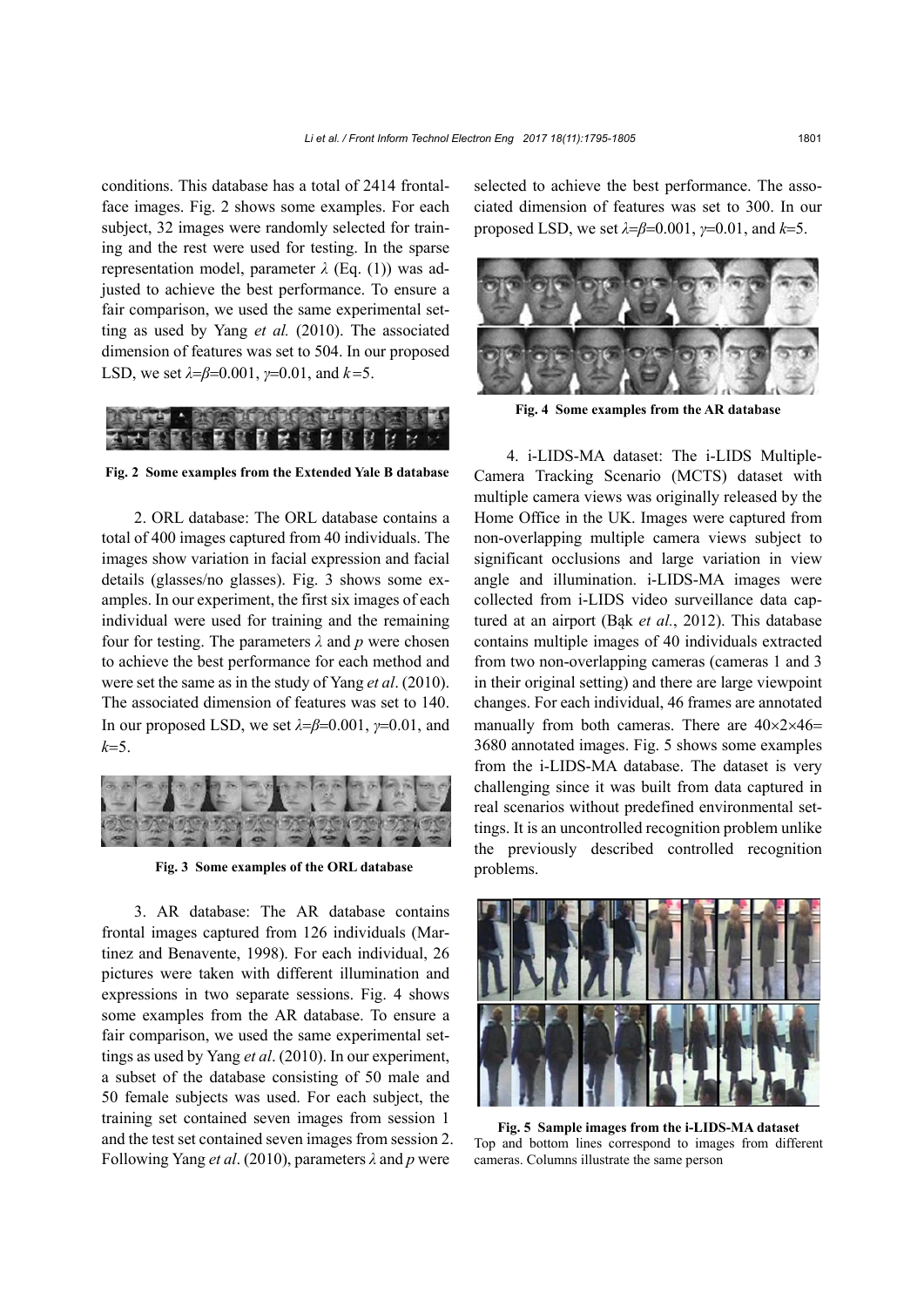In our experiment, for each person, the training set contained 46 images from camera 1 and the test set contained 46 images from camera 3. Parameters *λ* and *p* were selected to achieve the best performance. The associated dimension of features was set to 400. In our proposed LSD,  $λ=β=0.001$ ,  $γ=0.01$ , and  $k=5$ .

## **4.2 Results and analysis**

# 4.2.1 Results

The results from five methods applied to the three face image databases and one person image dataset are shown in Table 1, which lists the maximum recognition rate of each method. Our extensive experimental results show that SRC with the proposed LSD achieves the highest recognition rate and outperforms the original SRC method, SRC with MFL, and SRC with GSC. The classical *k*NN method performs the worst. The improvement from using LSD was about 6.96% over NN, 2.33% over SRC, 1.8% over MFL, and 0.91% over GSC on the Extended Yale B database. The improvement was about 4.38% over NN, 3.75% over SRC, 2.5% over MFL, and 1.25% over GSC on the ORL database. The improvement was about 6.43% over NN, 3.43% over SRC, 2.71% over MFL, and 0.86% over GSC on the AR database. The improvement was about 5.61% over NN, 3.16% over SRC, 1.86% over MFL, and 0.92% over GSC on the i-LIDS-MA database.

**Table 1 The top recognition rates of different methods on test databases**

| Method     | Top recognition rate $(\%)$ |        |        |           |  |  |
|------------|-----------------------------|--------|--------|-----------|--|--|
|            | E-Yale B                    | ORL    | AR     | i-LIDS-MA |  |  |
| kNN        | 92.46%                      | 94.37% | 88 14% | 53 42%    |  |  |
| <b>SRC</b> | 97 09%                      | 95.00% | 91 14% | 55.87%    |  |  |
| MFL        | 97.62%                      | 96 25% | 91 86% | 57.17%    |  |  |
| GSC        | 98.51%                      | 97.50% | 93.71% | 58.11%    |  |  |
| LSD        | 99.42%                      | 98.75% | 94.57% | 59.03%    |  |  |

To prove that the enhancement of recognition accuracy from using LSD was statistically significant, we carried out some statistical analyses. For example, we tested the null hypothesis that GSC and LSD methods yield the same recognition rate on the ORL database. We compared 10 times top recognition rates of LSD with 10 times top recognition rates of GSC. Results from a Wilcoxon signed rank test are shown in Fig. 6. Since the test rejected the null hypothesis, we can conclude that the proposed LSD method yields higher recognition rates than GSC.

| <b>Null hypothesis</b>                                       | <b>Test</b>                                            | Sig.  | <b>Decision</b>                         |  |  |  |  |
|--------------------------------------------------------------|--------------------------------------------------------|-------|-----------------------------------------|--|--|--|--|
| The median of differences<br>between GSC and LSD<br>equals 0 | Related-<br>samples<br>Wilcoxon<br>signed rank<br>test | 0.038 | <b>Reject the</b><br>null<br>hypothesis |  |  |  |  |

Asymptotic significances are displayed. The significance level is 0.05.

#### **Fig. 6 Results from a Wilcoxon signed rank test**

The experimental results and statistical analysis suggest that the proposed LSD algorithm can build a more robust and representative dictionary enabling an improvement in classification accuracy.

# 4.2.2 Parameter sensitivity analysis

In this section, we present the recognition accuracies with different parameter values. In our LSD, there are four parameters:  $\lambda$  is the tradeoff parameter used to balance the sparsity and the reconstruction error,  $\beta$  is a constant to balance the sparse dictionary basis term and reconstruction error, *γ* is the regularization parameter, and *k* is the number of nearest neighbors.  $\lambda$  is the same parameter as that used in SRC and MFL. We selected  $\lambda$  from  $\{0.01, 0.001, \ldots\}$ 0.0001}, *β* from {0.001, 0.0005, 0.0001}, *γ* from {0.01, 0.005, 0.001, 0.0005, 0.0001}, and *k* from {2, 3, 4, 5, 6}.

Based on the ORL database, we show the top recognition rates when  $\beta$  varies from 0.001 to 0.0001, *γ* varies from 0.01 to 0.0001 and  $λ=0.01$  (Fig. 7), 0.001 (Fig. 8), or 0.0001 (Fig. 9). Fig. 10 shows the top recognition rate when *k* varies from 2 to 6, *λ* varies from 0.01 to 0.0001, and  $\beta = \gamma = 0.001$ .

The performance of LSD varied from 97.5% to 99.3% with different *λ*, *β*, *γ*, and *k* values. The recognition accuracy of LSD was better than that of the other algorithms and stable over a large range of parameter values.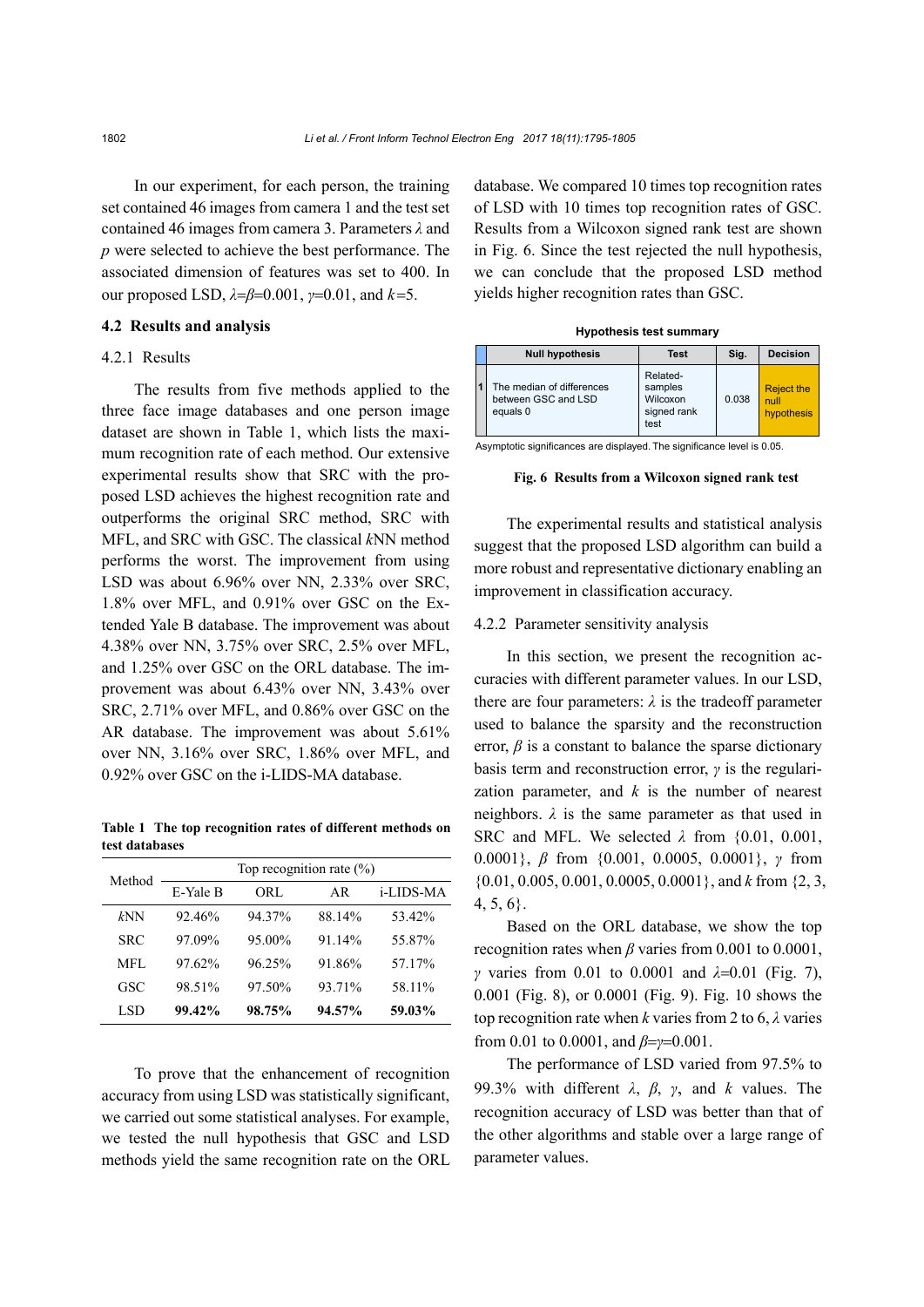

**Fig. 7 Recognition accuracy of LSD on the ORL database with different values of parameters** *β* **and** *γ* **where** *λ***=0.01**



**Fig. 8 Recognition accuracy of LSD on the ORL database**



**Fig. 9 Recognition accuracy of LSD on the ORL database with different values of parameters**  $\beta$  **and**  $\gamma$  **where**  $\lambda = 0.0001$ 



**Fig. 10 Recognition accuracy of LSD on the ORL database with different numbers of nearest neighbors** *k*

# **5 Conclusions**

In this paper, we proposed a Laplacian sparse dictionary (LSD) learning method based on manifold learning and double sparsity. The proposed LSD algorithm is a general dictionary learning method in that a Laplacian sparse subdictionary is learned for each class from the samples within that class. The Laplacian sparse dictionary has a sparse structure and can preserve the local structure of the data space. Embedding LSD into sparse representation-based classification (SRC) can improve the performance of SRC-based image classification. Our experiments on the Extended Yale B, ORL, and AR face image databases and the i-LIDS-MA person image dataset demonstrated that the proposed LSD algorithm has high accuracy and stable performance. Comparative experiments using the four benchmark image databases showed that the proposed LSD was superior to the state-of-the-art dictionary methods.

#### **References**

- Aharon, M., Elad, M., Bruckstein, A., 2006. *K*-SVD: an algorithm for designing overcomplete dictionaries for sparse representation. *IEEE Trans. Signal Process.*, **54**(11): 4311-4322. https://doi.org/10.1109/TSP.2006.881199
- Bąk, S., Corvee, E., Bremond, F., *et al.*, 2012. Boosted human re-identification using Riemannian manifolds. *Image Vis. Comput*., **30**(6):443-452. https://doi.org/10.1016/j.imavis.2011.08.008

Belhumeur, P.N., Hespanha, J.P., Kriegman, D.J., 1997.

Eigenfaces vs. Fisherfaces: recognition using class specific linear projection. *IEEE Trans. Patt. Anal. Mach.*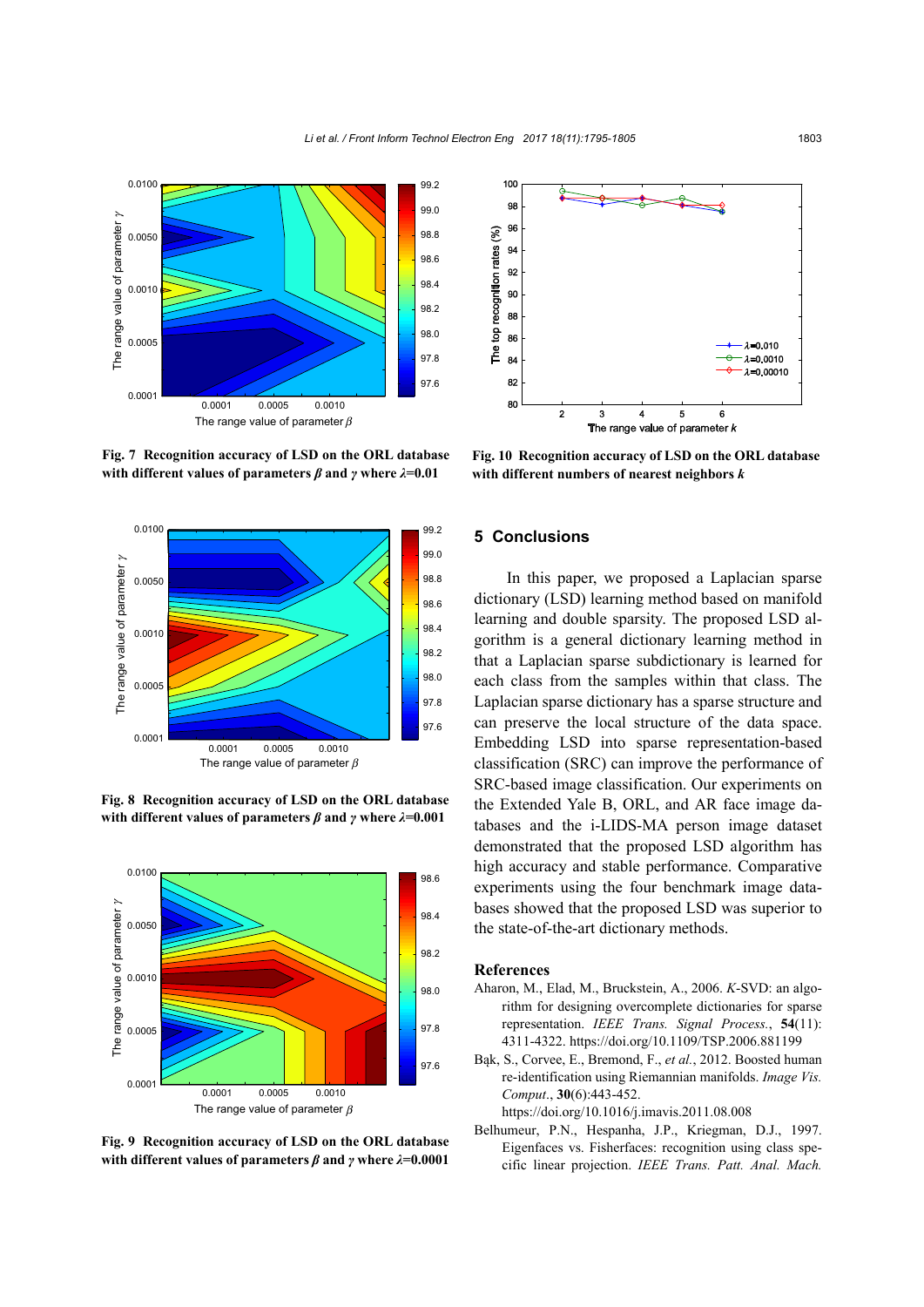*Intell.*, **19**(7):711-720.

https://doi.org/10.1109/34.598228

- Belkin, M., Niyogi, P., 2001. Laplacian eigenmaps and spectral techniques for embedding and clustering. *In*: Advances in Neural Information Processing Systems. MIT Press, Cambridge, MA, p.585-591.
- Chapelle, O., Schölkopf, B., Zien, A., 2006. Semi-supervised Learning. MIT Press, Cambridge, MA.
- Elhamifar, E., Vidal, R., 2013. Sparse subspace clustering: algorithm, theory, and applications. *IEEE Trans. Patt. Anal. Mach. Intell.*, **35**(11):2765-2781. https://doi.org/10.1109/TPAMI.2013.57
- Gangeh, M.J., Ghodsi, A., Kamel, M.S., 2013. Kernelized supervised dictionary learning. *IEEE Trans. Signal Process.*, **61**(19):4753-4767. https://doi.org/10.1109/TSP.2013.2274276
- Gao, S., Tsang, I.W.H., Ma, Y., 2014. Learning categoryspecific dictionary and shared dictionary for fine-grained image categorization. *IEEE Trans. Image Process.*, **23**(2): 623-634. https://doi.org/10.1109/TIP.2013.2290593
- Georghiades, A.S., Belhumeur, P.N., Kriegman, D.J., 2001. From few to many: illumination cone models for face recognition under variable lighting and pose. *IEEE Trans. Patt. Anal. Mach. Intell.*, **23**(6):643-660. https://doi.org/10.1109/34.927464
- He, X., Niyogi, P., 2003. Locality preserving projections. 17th Annual Conf. on Neural Information Processing Systems, p.186-197.
- He, X., Yan, S., Hu, Y., *et al.*, 2005. Face recognition using Laplacian faces. *IEEE Trans. Patt. Anal. Mach. Intell.*, **27**(3):328-340. https://doi.org/10.1109/TPAMI.2005.55
- Huang, M., Yang, W., Jiang, J., *et al.*, 2014. Brain extraction based on locally linear representation-based classification. *NeuroImage*, **92**:322-339. https://doi.org/10.1016/j.neuroimage.2014.01.059
- Lee, H., Battle, A., Raina, R., *et al.*, 2006. Efficient sparse coding algorithms. *In*: Advances in Neural Information Processing Systems. MIT Press, Cambridge, MA, p.801- 808.
- Lee, K.C., Ho, J., Kriegman, D.J., 2005. Acquiring linear subspaces for face recognition under variable lighting. *IEEE Trans. Patt. Anal. Mach. Intell.*, **27**(5):684-698. https://doi.org/10.1109/TPAMI.2005.92
- Lu, X., Li, X., 2014. Group sparse reconstruction for image segmentation. *Neurocomputing*, **136**:41-48. https://doi.org/10.1016/j.neucom.2014.01.034
- Lu, X., Wu, H., Yuan, Y., *et al.*, 2013. Manifold regularized sparse NMF for hyperspectral unmixing. *IEEE Trans. Geosci. Remote Sens.*, **51**(5):2815-2826. https://doi.org/10.1109/TGRS.2012.2213825
- Lu, Y., Lai, Z., Fan, Z., *et al.*, 2015. Manifold discriminant regression learning for image classification. *Neurocomputing*, **166**:475-486. https://doi.org/10.1016/j.neucom.2015.03.031

Martinez, A.M., Benavente, R., 1998. The AR Face Database.

CVC Technical Report, No. 24. Centre de Visió per Computador, Universitat Autònoma de Barcelona, Edifici O, Bellaterra, Barcelona.

- Peleg, T., Elad, M., 2014. A statistical prediction model based on sparse representations for single image superresolution. *IEEE Trans. Image Process.*, **23**(6):2569- 2582. https://doi.org/10.1109/TIP.2014.2305844
- Qiao, L., Chen, S., Tan, X., 2010. Sparsity preserving projections with applications to face recognition. *Patt. Recogn.*, **43**(1):331-341.

https://doi.org/10.1016/j.patcog.2009.05.005

Roweis, S.T., Saul, L.K., 2000. Nonlinear dimensionality reduction by locally linear embedding. *Science*, **290**(5500): 2323-2326.

https://doi.org/10.1126/science.290.5500.2323

Rubinstein, R., Bruckstein, A.M., Elad, M., 2010a. Dictionaries for sparse representation modeling. *Proc. IEEE*, **98**(6):1045-1057.

https://doi.org/10.1109/JPROC.2010.2040551 Rubinstein, R., Zibulevsky, M., Elad, M., 2010b. Double

sparsity: learning sparse dictionaries for sparse signal approximation. *IEEE Trans. Signal Process.*, **58**(3): 1553-1564.

https://doi.org/10.1109/TSP.2009.2036477

- Shao, L., Yan, R., Li, X., *et al.*, 2014. From heuristic optimization to dictionary learning: a review and comprehensive comparison of image denoising algorithms. *IEEE Trans. Cybern.*, **44**(7):1001-1013. https://doi.org/10.1109/TCYB.2013.2278548
- Tenenbaum, J.B., de Silva, V., Langford, J.C., 2000. A global geometric framework for nonlinear dimensionality reduction. *Science*, **290**(5500):2319-2323. https://doi.org/10.1126/science.290.5500.2319
- Tibshirani, R., 1996. Regression shrinkage and selection via the lasso. *J. R. Stat. Soc. Ser. B* (*Methodol.*), **58**(2):267- 288.
- Turk, M., Pentland, A., 1991. Eigenfaces for recognition. *J. Cogn. Neurosci.*, **3**(1):71-86.
- Wang, W., Wang, R., Huang, Z., *et al.*, 2015. Discriminant analysis on Riemannian manifold of Gaussian distributions for face recognition with image sets. Proc. IEEE Conf. on Computer Vision and Pattern Recognition, p.2048-2057.

https://doi.org/10.1109/TCSVT.2014.2367357 Wright, J., Yang, A.Y., Ganesh, A., *et al.*, 2009. Robust face

- recognition via sparse representation. *IEEE Trans. Patt. Anal. Mach. Intell.*, **31**(2):210-227. https://doi.org/10.1109/TPAMI.2008.79
- Yang, A.Y., Zhou, Z., Balasubramanian, A.G., *et al.*, 2013. Fast- $l_1$  minimization algorithms for robust face recognition. *IEEE Trans. Image Process.*, **22**(8):3234-3246. https://doi.org/10.1109/TIP.2013.2262292
- Yang, J., Zhang, L., Xu, Y., *et al.*, 2012. Beyond sparsity: the role of *l*1-optimizer in pattern classification. *Patt. Recogn.*, **45**(3):1104-1118. https://doi.org/10.1016/j.patcog.2011.08.022